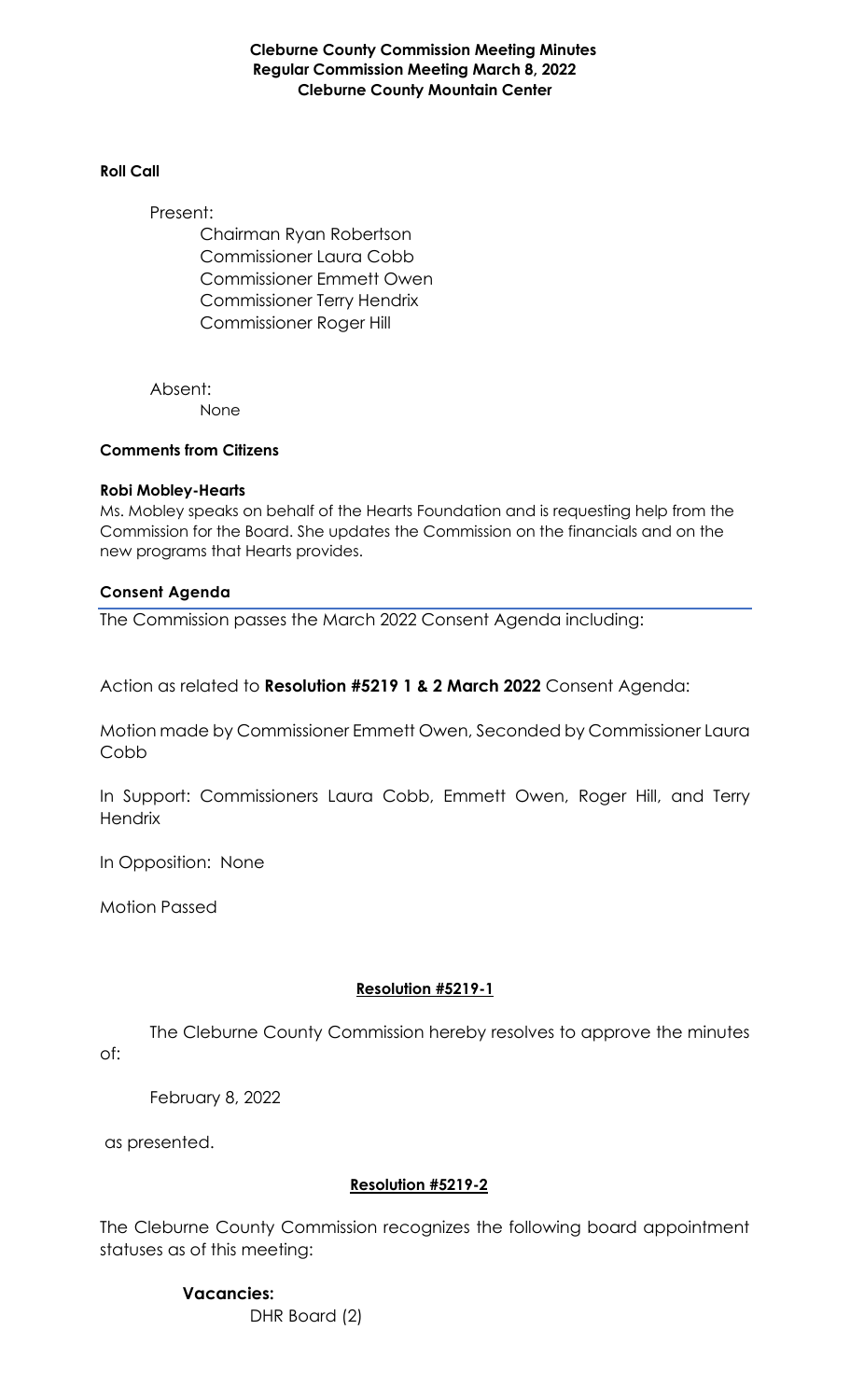## **A. Amend Resolution #5207**

Action as related to **Resolution #5220** Amend Resolution #5207

Motion to amend made by Commissioner Terry Hendrix, Seconded by Laura Cobb

In Support: Commissioners Laura Cobb, Emmett Owen, Terry Hendrix, and Roger Hill

In Opposition: None

*Commissioner Hendrix would like to amend the wording "increases" to "adjustments".*

*Commissioner Cobb agrees.*

#### **Resolution #5220**

Whereas, Cleburne County Commission has previously adopted Resolution# 5207 accepting Condrey and Associates Pay Study Plan C;

Whereas, Clarification of two points is needed in regards to the resolution;

Whereas, Resolution# 5207 states that "the adjustments will take effect in the pay period starting April 1, 2022" the resolution should read that "the adjustments will take effect in the pay period for the first paycheck in April 2022";

Whereas, Resolution# 5207 also did not clearly state that is was the intent of the County Commission that there will be no changes to any job titles or job descriptions;

Therefore, be it resolved that the Cleburne County Commission hereby adopts these amendments to Resolution# 5207.

#### **B. Budget Increases for Pay Study**

Action as related to **Resolution #5221** Budget Increases for Pay Study

Motion made by Commissioner Laura Cobb, Seconded by Commissioner Terry **Hendrix** 

In Support: Commissioners Laura Cobb, Emmett Owen, Roger Hill, and Terry **Hendrix** 

In Opposition: None

*Commissioner Hendrix asks to see the amended budget as soon as possible.*

#### **Resolution #5221**

Whereas, the Cleburne County commission has passed Resolution# 5207 and its amendment, which concern employee pay increases;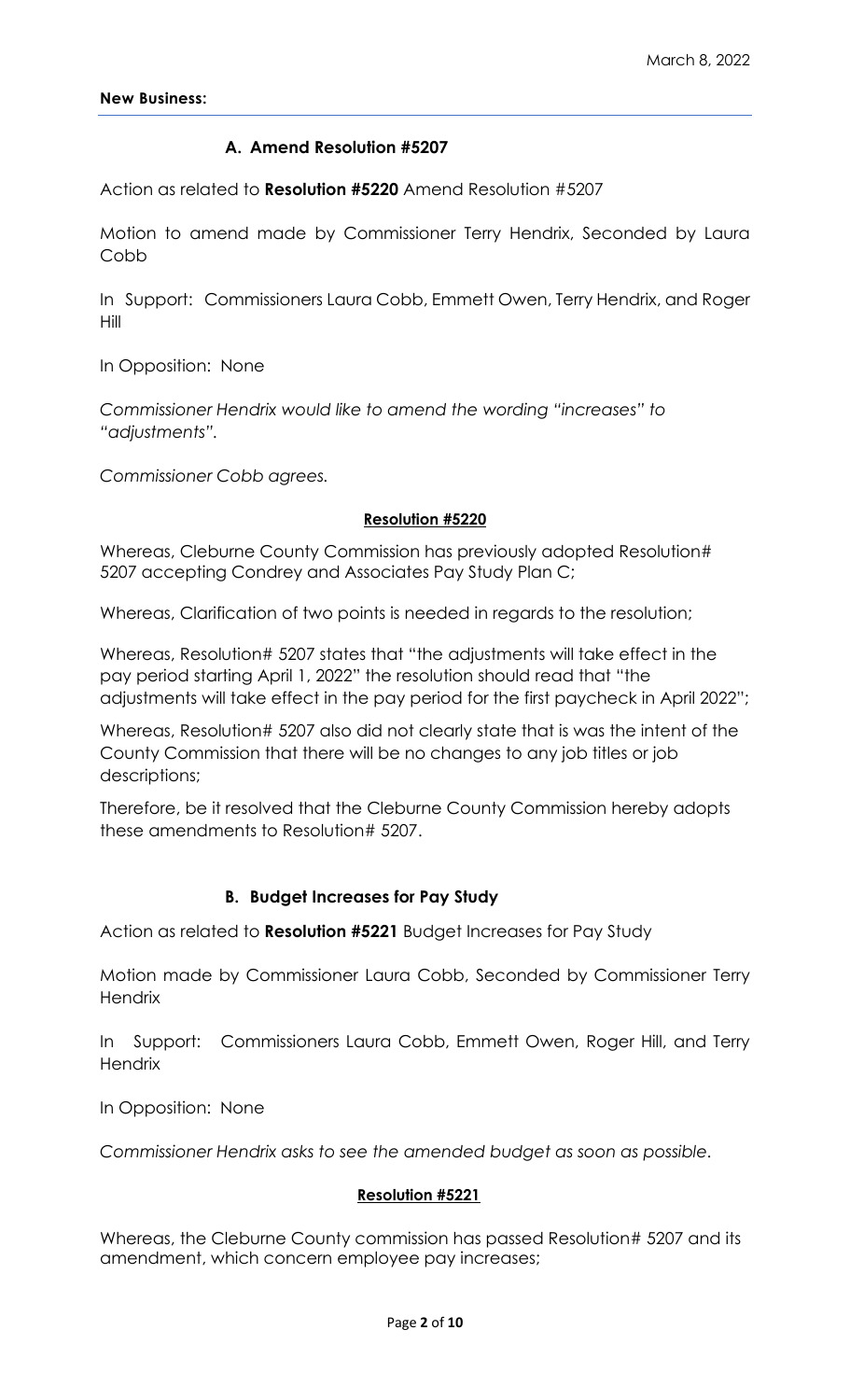Whereas, the Budget for each department's Salaries and Wages, Retirement Contribution, Employer Taxes, and Workmen's Compensation are affected by the change;

Therefore, the County Commission agrees to increase the budgets for each of these line items, to account for these changes.

# **C. Rescind Resolution #5222**

Action as related to **Resolution #5222** Rescind Resolution #5201

Motion made by Commissioner Terry Hendrix, Seconded by Commissioner Laura Cobb

In Support: Commissioners Laura Cobb, Emmett Owen, Roger Hill, and Terry **Hendrix** 

In Opposition: None

## **Resolution #5222**

Whereas, Cleburne County Commission previously passed Resolution# 5201 for use of ARPA funding on water projects;

Whereas, the Legislature has since made a final ruling for ARPA fund uses, that has in turn, made the funds available for more types of uses and stream-lines the administrative approval process;

Therefore, be it resolved that the Cleburne County Commission rescinds Resolution#5201.

## **D. Designate ARPA Funds as Revenue Replacement**

Action as related to **Resolution #5223** Designate ARPA Funds as Revenue Replacement

Motion made by Commissioner Terry Hendrix, Seconded by Commissioner Laura Cobb

In Support: Commissioners Laura Cobb, Emmett Owen, Roger Hill, and Terry **Hendrix** 

In Opposition: None

*Commissioner Hendrix asks why the Chairman is authorizing and asks to table until the end of the meeting.*

*Commissioner Cobb agrees.*

## **Resolution #5223**

WHEREAS, Cleburne County, Alabama (the "County") has received American Rescue Plan Act fiscal recovery funds ("ARPA funds") and is charged with ensuring that such funds are administered in accordance with state and federal law; and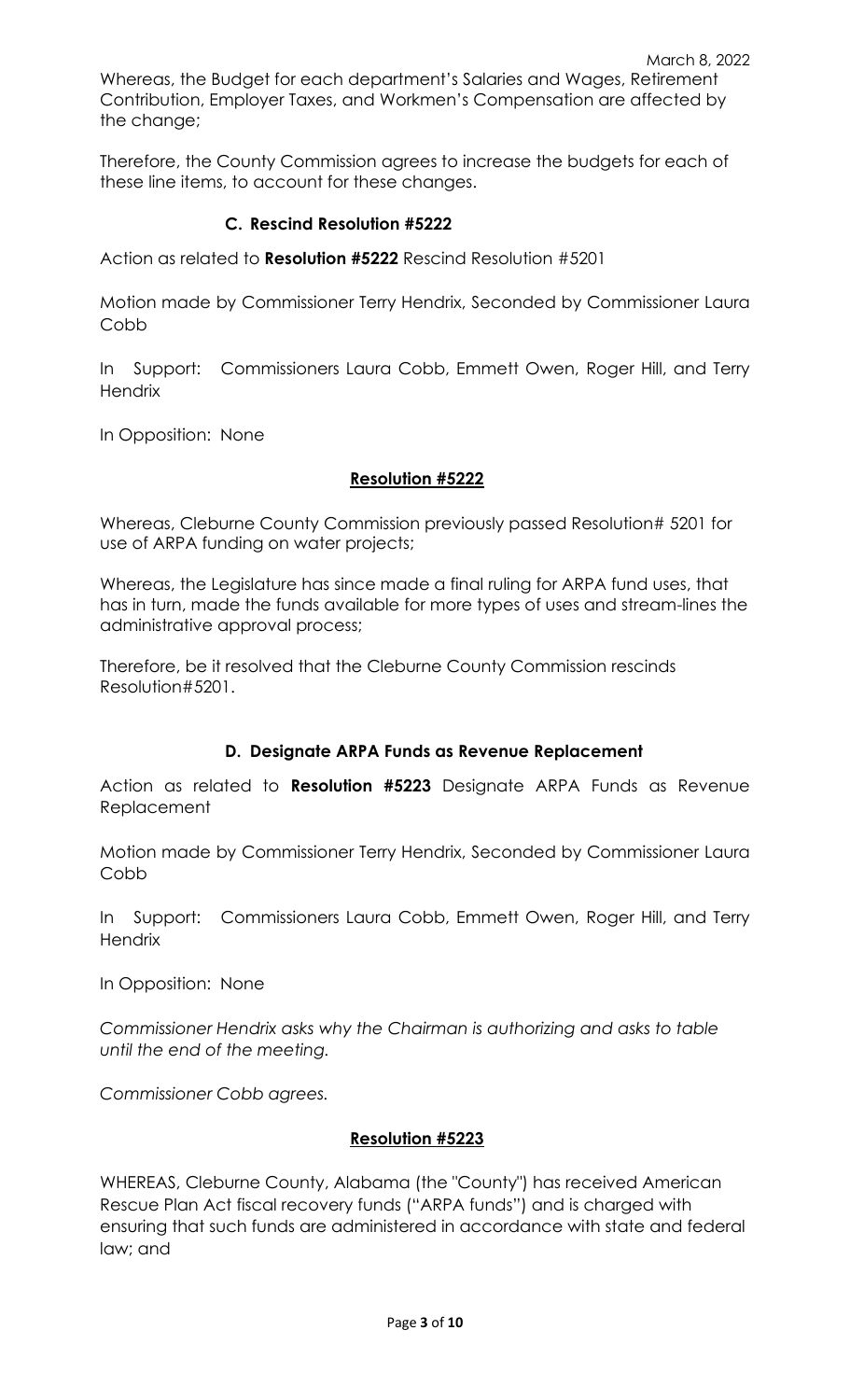Final Rule; and WHEREAS, the Final Rule provides that the election is a one-time, irrevocable election that must be made for the period of performance of the ARPA funds award; and

replacement funds, or to perform calculations of revenue loss as provided in the

WHEREAS**,** the election must be made in the County's next Project and Expenditure Report, which is due on April 30, 2022; and

WHEREAS**,** the Cleburne County Commission (the "Commission") has determined that it would be appropriate to delegate the determination and election to its Chairman.

NOW, THEREFORE, BE IT RESOLVED BY THE COMMISSION as follows:

The Chairman of the Commission is hereby authorized to make a determination as to whether or not to utilize the standard allowance for the purposes of calculating revenue loss for the County and shall direct the County's authorized reporting representative for ARPA funds to make a corresponding election in conjunction with the filing of the County's ARPA Project and Expenditure Report on or before April 30, 2022.

# **E. Amend IAC Agreement**

Action as related to **Resolution #5224** Amend IAC Agreement

Motion made by Commissioner Terry Hendrix, Seconded by Commissioner Laura Cobb

In Support: Commissioners Laura Cobb, Emmett Owen, Roger Hill, and Terry **Hendrix** 

In Opposition: None

# **Resolution #5224**

Whereas, the Association of County Commissions of Alabama (the "Association") and the Cleburne County Commission (the "County") previously entered into a Maintenance and Support Membership Agreement (the "Agreement") for the administration, planning, management, and completion support in the areas of educational, intergovernmental, compliance, and technical assistance related to the use of funds received by the County from the American Rescue Plan Act of 2021 by and through the Association's Investing in Alabama Counties (IAC) program; and,

Whereas, to ensure that all participating counties share an equitable portion of the cost to support the IAC program and to allow for the best delivery of services, the IAC Operations Council recommended to the Association's Board of Directors that it establish a minimum fee for all participating counties; and

Whereas, on November 17, 2021, the Association's Board of Directors approved the recommendation by the IAC Operations Council to establish a minimum fee of 3% of the American Rescue Plan Act fiscal recovery funds received by the County.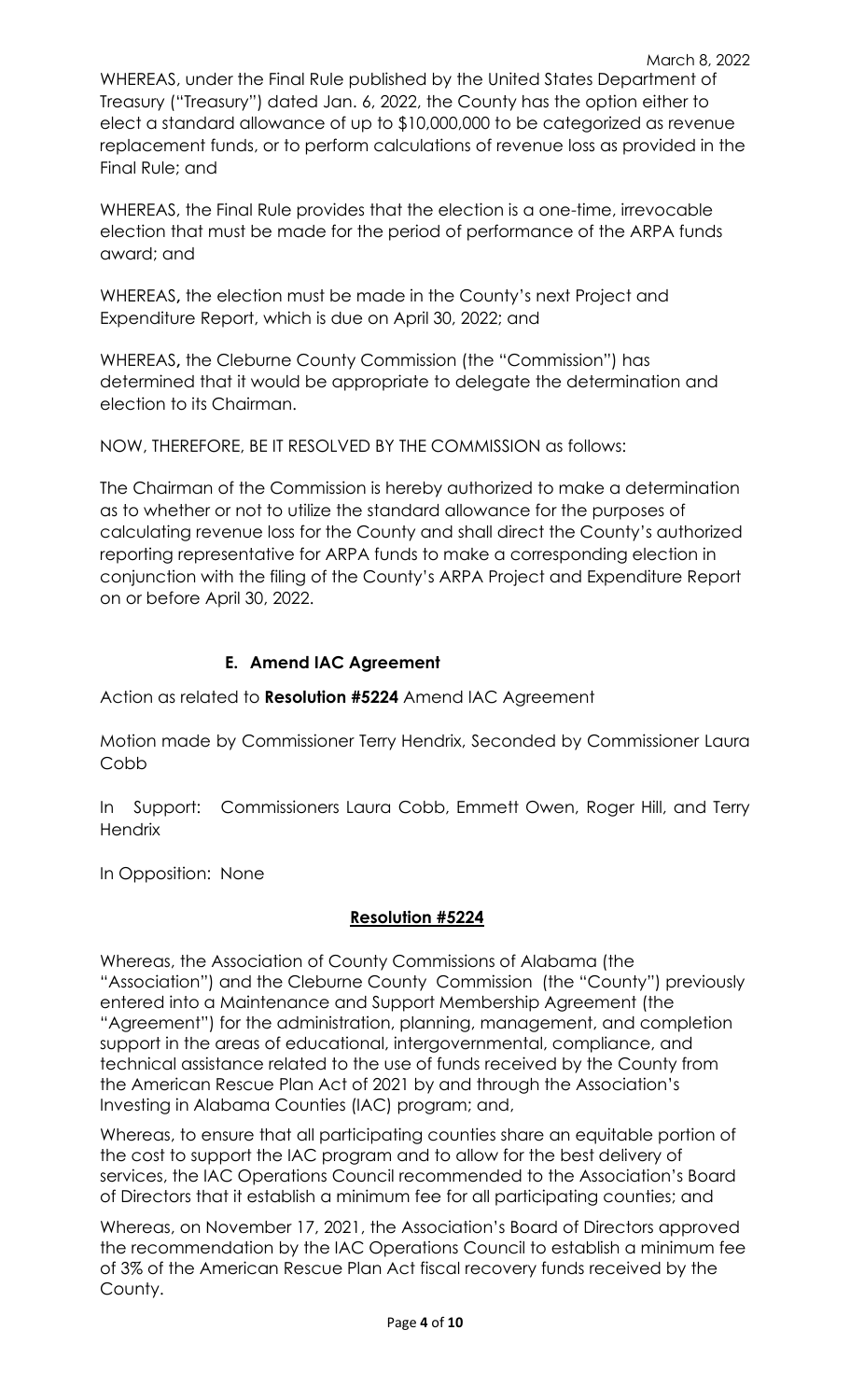Now, Therefore, be it Resolved by the Commission that the Association and the County hereby enter into this Amendment to the Maintenance and Support Membership Agreement (hereinafter "Amendment").

Paragraph 3 of the Agreement shall be deleted in its entirety and replaced with the following:

3. In maintenance and support of the Association's Investing in Alabama Counties Program, the County hereby agrees that it will appropriate to the Association a flat fee of 6% on the first \$7 million in funds to be received and 4% on any funds to be received in excess of \$7 million, excluding funds designated as Revenue Loss as defined by Treasury's Interim Final Rule. In no case, however, shall the fee be less than 3% of the total funds received by the County, regardless of the amount of funding designated as Revenue Replacement Funds.

# **F. Revenue Replacement Use for Water Projects**

Action as related to **Resolution #5225** Revenue Replacement Use for Water **Projects** 

Motion made by Commissioner Terry Hendrix, Seconded by Commissioner Laura Cobb

In Support: Commissioners Laura Cobb, Emmett Owen, Roger Hill, and Terry **Hendrix** 

In Opposition: None

*Commissioner Hendrix asks about Mike Copeland with the Water Authority to come speak and asks how far along on the projects they are.*

*County Administrator Lisa Copeland states the Water Authority is getting specifications and working with the County Engineer.*

*Commissioner Hendrix asks if they have followed up with the IAC.*

*County Administrator Lisa Copeland states they have.*

## **Resolution #5225**

Whereas, the Cleburne County Commission has rescinded Resolution# 5201 for using ARPA Funding for water projects and has accepted a Resolution to designate the funds as Revenue Replacement;

Whereas, the County Commission still desires to use ARPA funding for water projects in the amount of \$700,000;

Therefore, be it resolved that the Cleburne County Commission, agrees to apply for approval from the IAC for projects through Revenue Replacement, not to exceed \$700,000, that was received through the ARPA Funding.

## **G. Budget Increase for Key Fob Update**

Action as related to **Resolution #5226** Budget Increase for Key Fob Update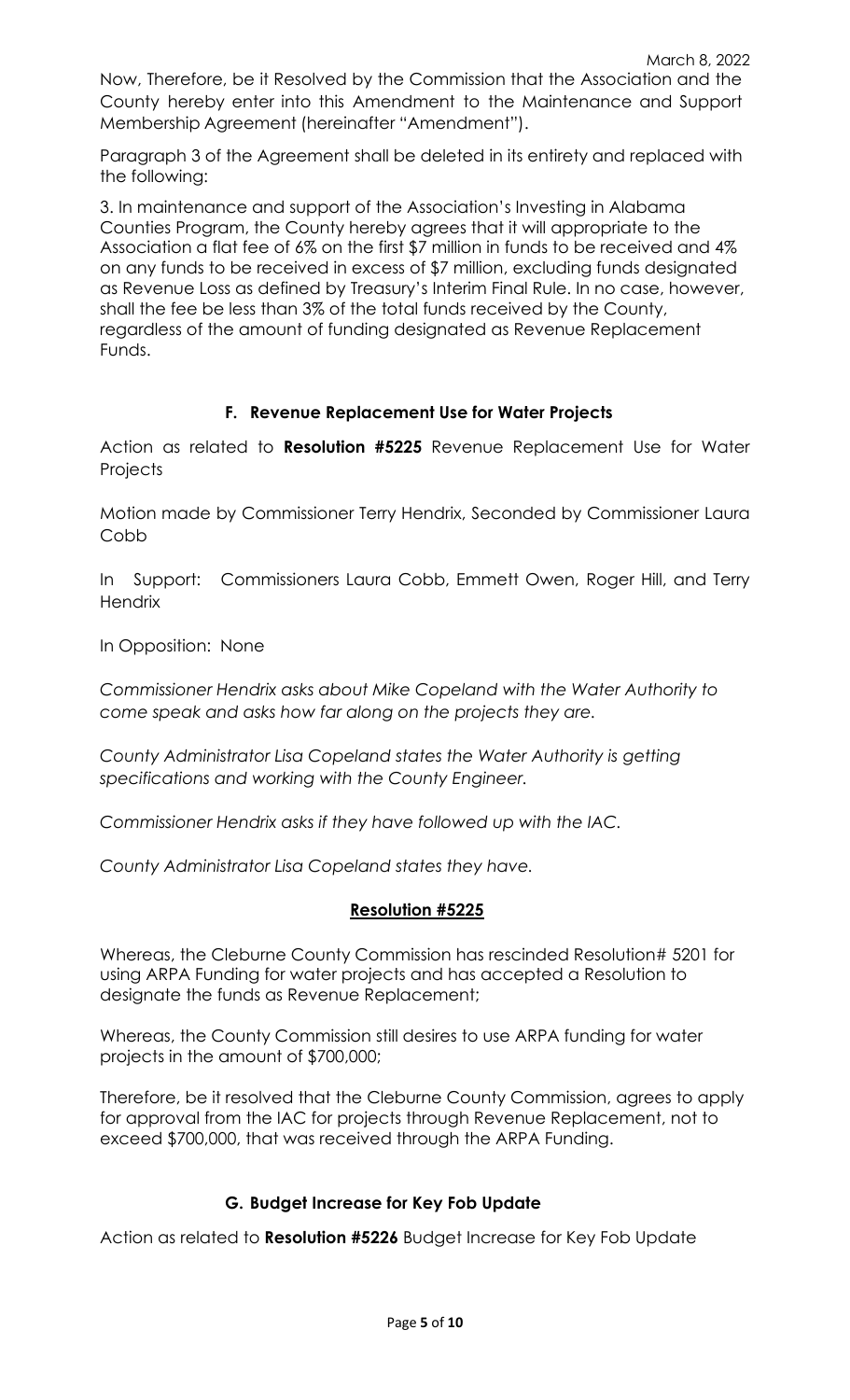In Support: Commissioners Laura Cobb, Emmett Owen, Roger Hill, and Terry **Hendrix** 

In Opposition: None

# **Resolution #5226**

Whereas, the Cleburne County Commission is aware that the key fob system at the Mountain Center needs to be updated; Whereas, a previous price quote of \$5,163 was accepted and placed in the budget for this purpose;

Whereas, an updated price quote of \$6,175 has been obtained;

Therefore, be it resolved by the Cleburne County Commission, that the budget shall be increased in the amount of \$1,008, to allow for the updated price quote.

# **H. Litter Collection**

Action as related to **Resolution #5227** Litter Collection

Motion made by Commissioner Laura Cobb, Seconded by Commissioner Emmett Owen

In Support: Commissioners Laura Cobb, Emmett Owen, Roger Hill, and Terry **Hendrix** 

In Opposition: None

# **Resolution #5227**

Whereas, the Cleburne County Commission is aware of the continuous build up of litter on the County's right-of-ways;

Whereas, the County Engineer has stated that inmates have been unavailable to help with litter removal;

Therefore, be it resolved that the Cleburne County Commission has tasked the County Engineer with preparing specifications and obtaining proposals for bids to remove the litter.

# **I. Herbicide Spray in District 1**

Action as related to **Resolution #5228** Herbicide Spray in District 1

Motion made by Commissioner Laura Cobb, Seconded by Commissioner Terry **Hendrix** 

In Support: Commissioner Laura Cobb

In Opposition: Commissioners Emmett Owen, Terry Hendrix, and Roger Hill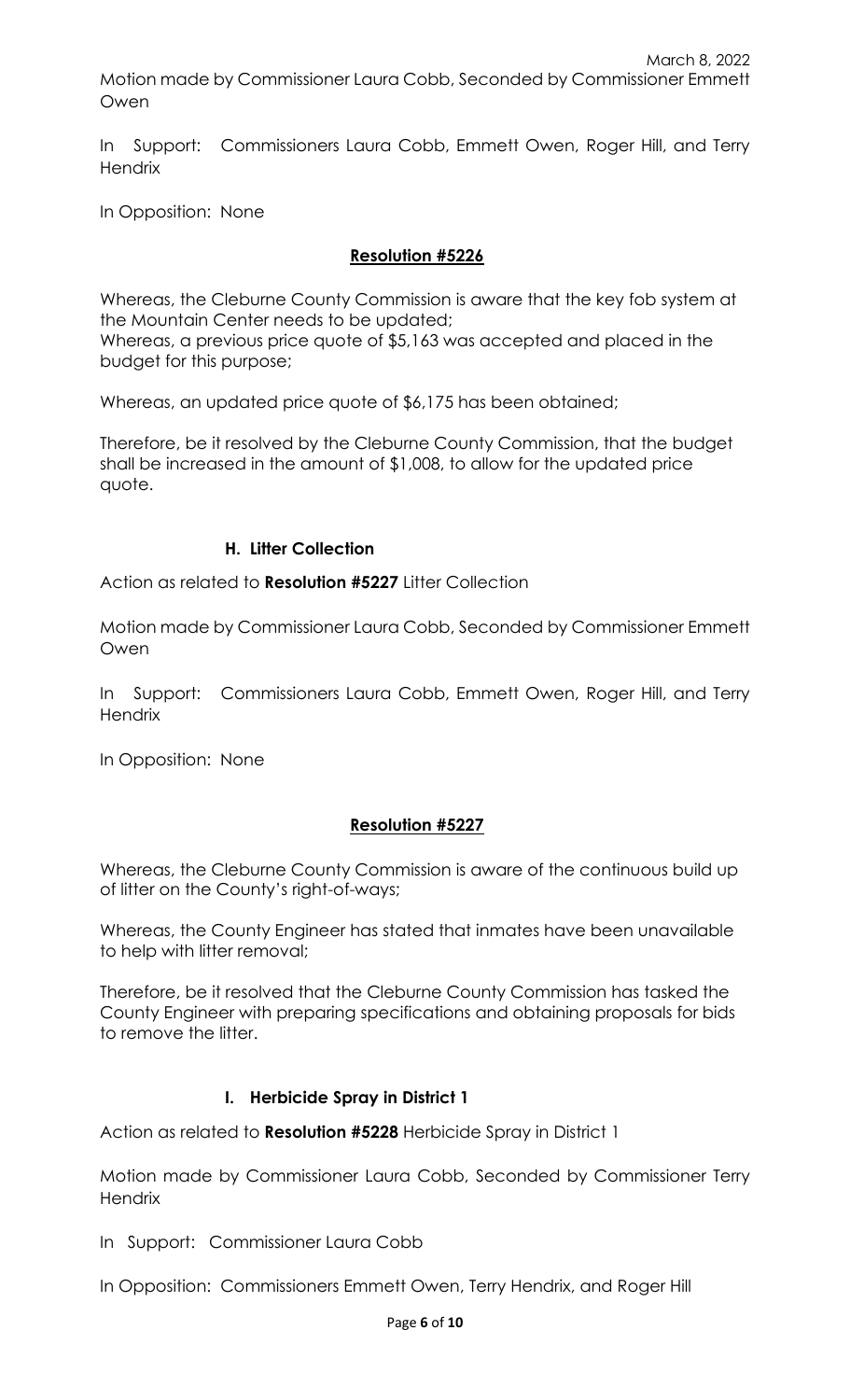Motion dies for lack of support.

*Commissioner Hendrix asks for specifications on not spraying for District 1.*

*County Attorney Jason Odom states it would only be for this years contract.*

#### **Resolution #5228**

Whereas, the Engineer has received a Purchase Order for IVM Solutions for this year's spraying;

Whereas, Commissioner Laura Cobb asks that the company not spray herbicide in her district;

Therefore, the Cleburne County Commission agrees to eliminate the spraying program for District 1.

### **J. Evaluations**

Action as related to **Resolution #5229** Evaluations

Motion made by Commissioner Emmett Owen, Seconded by Commissioner Terry **Hendrix** 

In Support: Commissioners Laura Cobb, Emmett Owen, Roger Hill, and Terry Hendrix

In Opposition: None

*Commissioner Hendrix nominates himself.*

*Commissioner Owen nominates Commissioner Cobb.*

*Commissioner Cobb denies the request.*

*Commissioner Owen nominates Commissioner Hill.*

*Commissioner Hill accepts.*

### **Resolution #5229**

Whereas, Article II, Section P of the County's Personnel Policies and Procedures Manual provides for periodic Performance Appraisals of Employees, and

Whereas, the Commission desires to conduct mid-year appraisals of its four direct report employees: Administrator, EMA Director, Engineer, and Human Resource Director; and

Whereas, the Commission wishes to establish an Ad Hoc Committee of two Commissioners to conduct said evaluations, with advice and assistance of any expert or consultant necessary;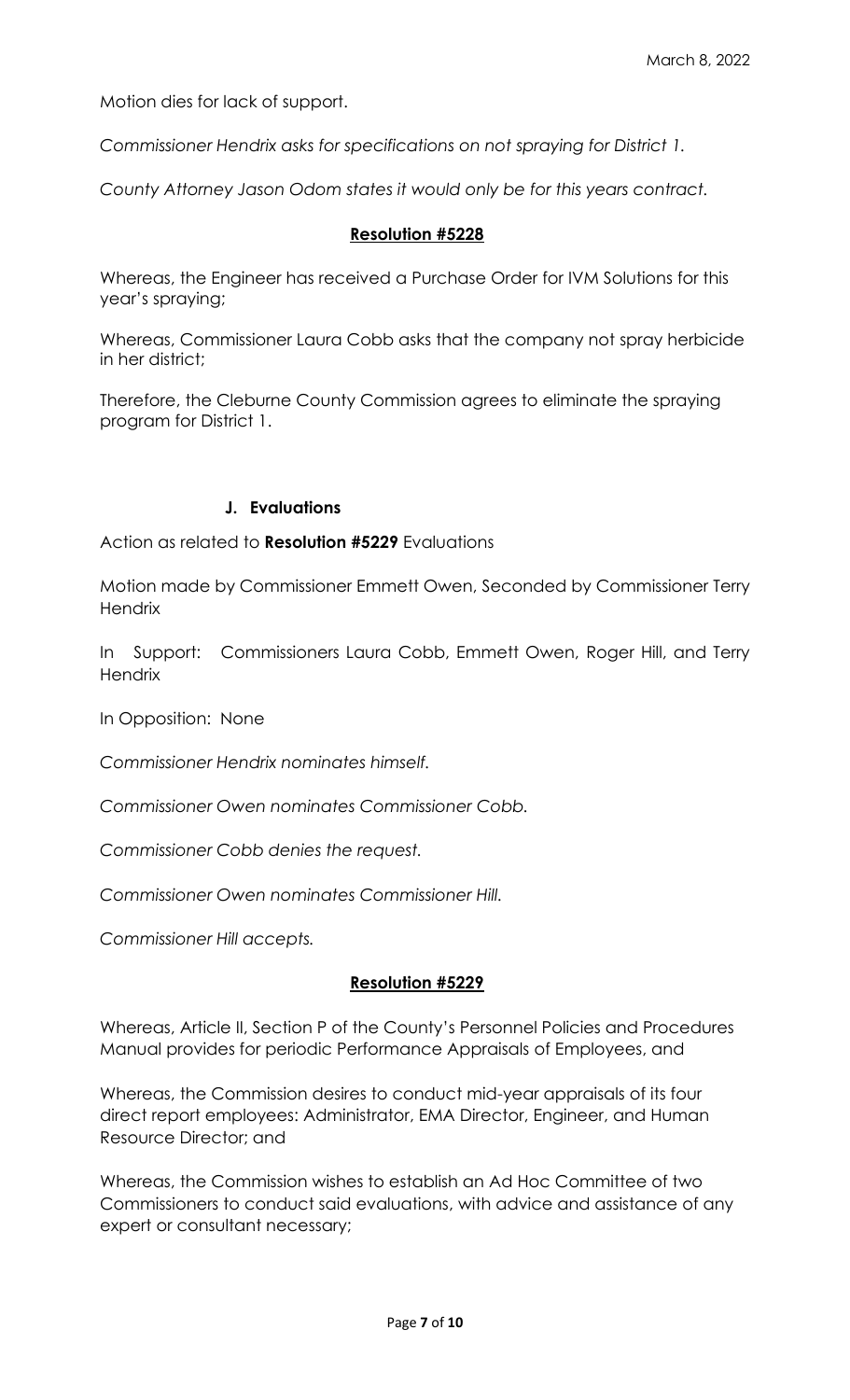Now Therefore, the Commission establishes an Ad Hoc Performance Appraisal Committee comprised of Commissioner Roger Hill and Commissioner Terry Hendrix to conduct said Appraisals.

# **Item D. Designate ARPA Funds as Revenue Replacement**

Action as related to **Resolution #5223** Designate ARPA Funds as Revenue Replacement

Motion to amend made by Commissioner Terry Hendrix, Seconded by Commissioner Laura Cobb

In Support: Commissioners Laura Cobb, Emmett Owen, Roger Hill, and Terry **Hendrix** 

In Opposition: None

Amended motion passes.

# **Resolution #5223**

WHEREAS, Cleburne County, Alabama (the "County") has received American Rescue Plan Act fiscal recovery funds ("ARPA funds") and is charged with ensuring that such funds are administered in accordance with state and federal law; and

WHEREAS, under the Final Rule published by the United States Department of Treasury ("Treasury") dated Jan. 6, 2022, the County has the option either to elect a standard allowance of up to \$10,000,000 to be categorized as revenue replacement funds, or to perform calculations of revenue loss as provided in the Final Rule; and

WHEREAS, the Final Rule provides that the election is a one-time, irrevocable election that must be made for the period of performance of the ARPA funds award; and

WHEREAS**,** the election must be made in the County's next Project and Expenditure Report, which is due on April 30, 2022; and

WHEREAS**,** the Cleburne County Commission (the "Commission") has determined that it would be appropriate to elect the standard allowance.

NOW, THEREFORE, BE IT RESOLVED BY THE COMMISSION as follows:

The Chairman of the Commission is hereby authorized to convey the Commissions decision to utilize the standard allowance for the purposes of calculating revenue loss for the County and shall direct the County's authorized reporting representative for ARPA funds to make a corresponding election in conjunction with the filing of the County's ARPA Project and Expenditure Report on or before April 30, 2022.

#### **Reports from staff:**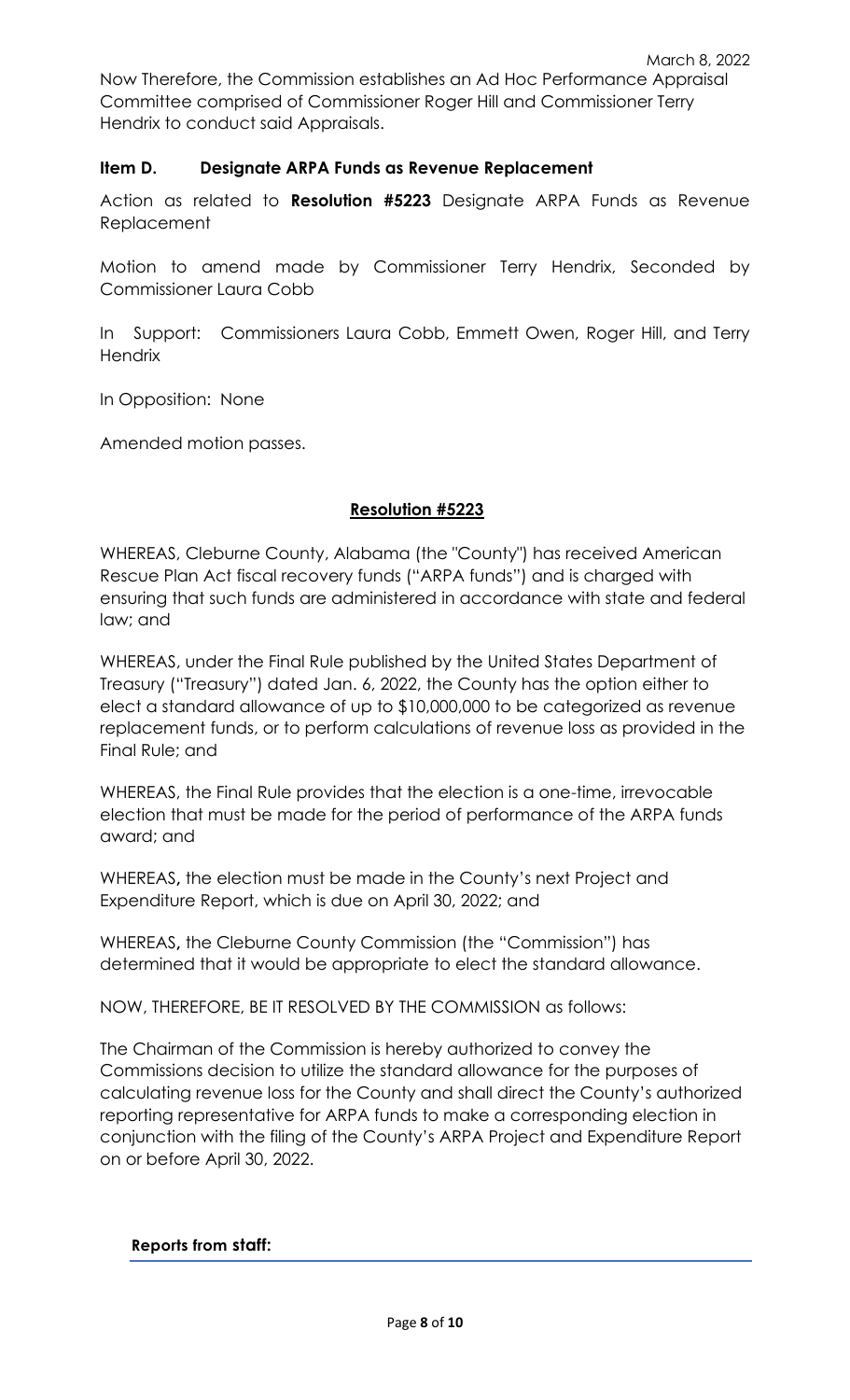- *A.* County Administrator Lisa Copeland states that Tracy Lambert has asked about equipment for the First Responders. *Commissioner Owen states that the IAC would have to approve before going further.*
- *B.* County Engineer Lee Estes informs the Commission he has received two options for litter pick up. Option one: \$40,000 for 160 miles total with two total pickups a year for major roads only. Option two: \$60,000 for 175 miles total with only one pickup throughout the year for every road. *Commissioner Owen states that twice a year would be beneficial, but no*
- *inmates would be able to help. C.* County Attorney Jason Odom has no updates.

*Commissioner Hendrix states they will have to use generators for the Convenience Center in Ranburne.*

*County Engineer Lee Estes states Alabama Power will not allow the County to place the wire needed for the four extra poles and a transformer that is needed for electricity for the Convenience Center and states the price range is \$25,000- \$30,000.*

*Commissioner Hendrix states after the ACCA Legislature meets in a few months the Commission needs to discuss the watersheds.*

*County Attorney Jason Odom agrees that it needs to be done.*

### **Old Business:**

There is no Old Business to discuss.

No further Old Business to attend to this meeting.

Action as related to **Resolution #5230**

Motion made by Commissioner Emmett Owen, Seconded by Commissioner Terry **Hendrix** 

In Support: Commissioners Laura Cobb, Emmett Owen, Terry Hendrix, and Roger Hill

In Opposition: None

Motion Passed

## **Resolution #5230**

The meeting is adjourned.

Certified by: